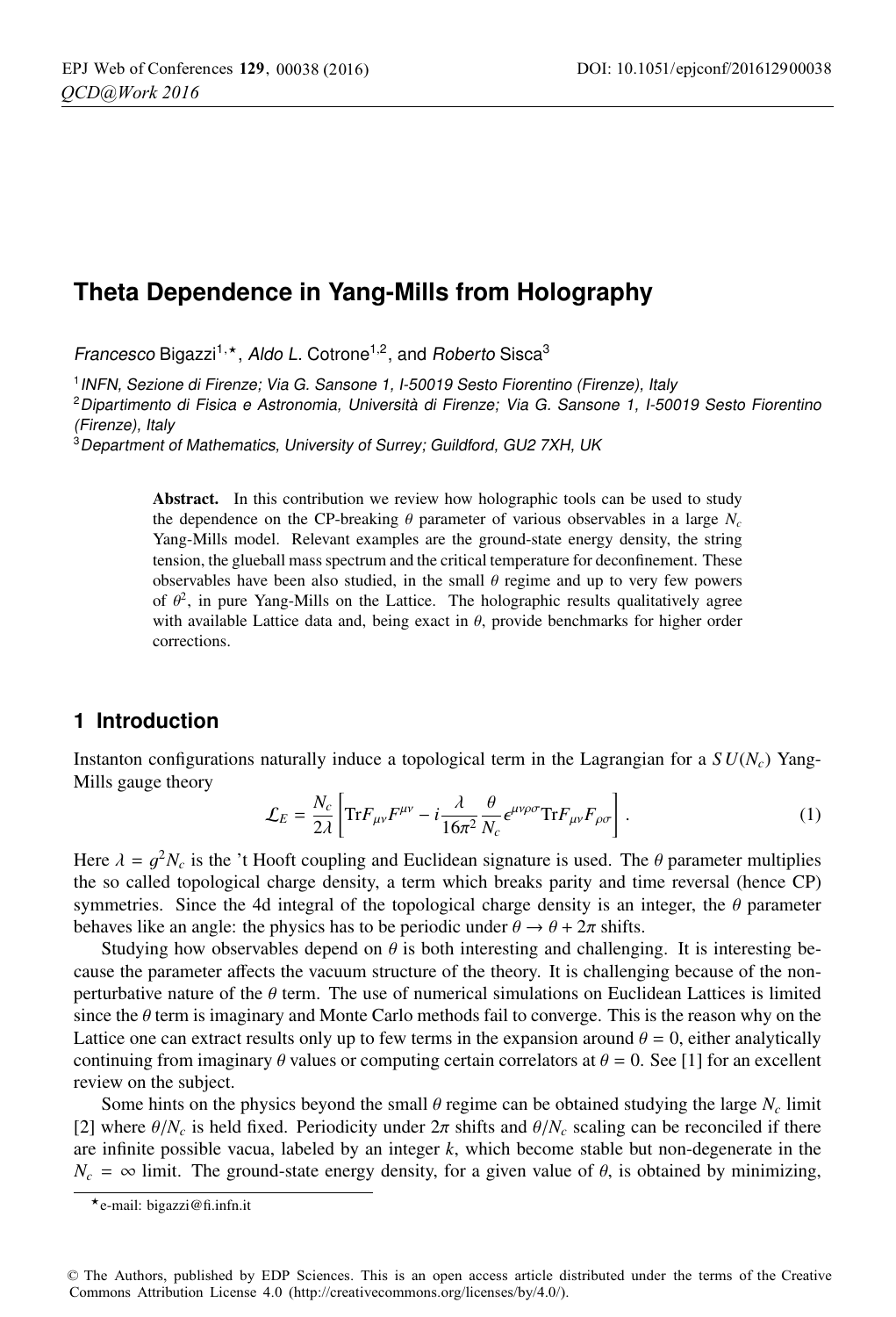with respect to *k*, a function of  $(\theta + 2\pi k)/N_c$ . The resulting expression, periodic in  $\theta$ , shows cusps at particular values of  $\theta$ , accounting for jumps between different branches.

Remarkably, these features can be explicitly realized in a large *Nc* Yang-Mills model introduced by Witten in [3]. The reason is that the model, under certain assumptions, can be explored at the non-perturbative level and for any value of  $\theta$  using the holographic gauge/gravity correspondence [4–6]. The latter is a proposed equivalence map between classes of quantum field theories (QFT) and theories of gravity in at least one extra dimension, which finds its concrete realization in the framework of string theory. Open strings contain gauge degrees of freedom, while closed strings contain gravitons. The open/closed string duality, which naturally emerges in the theory practically implements the gauge/gravity correspondence.

The correspondence is relevant since it works as a duality: the large *Nc*, strong 't Hooft coupling regime of, say, a  $SU(N_c)$  gauge theory, can be mapped into a classical theory of gravity. Gauge invariant operators correspond to gravity fields, QFT local symmetries are mapped into isometries on the gravity side. Finally, the QFT partition function on a given vacuum, is computed by the on-shell gravity action on the dual background corresponding to that vacuum.

The map between a QFT and a theory of gravity is one-to-one, when the dual pairs are embedded into a consistent ten dimensional string theory model. This feature is crucially based on the properties of the so called  $D_p$ -branes,  $p + 1$  dimensional hyperplanes over which the open strings can end (here "*D*" stands for Dirichlet boundary conditions). These *D*-branes are actually physical objects, with their own tension and charge (they are electrically charged under  $C_{p+1}$  potentials): as such they deform the ambient spacetime. The resulting curved background and the low energy effective QFT on such *D*-branes are the dual pairs in the game.

When a stack of  $N_c$  *D*3-branes in flat space is considered, the low energy QFT is the maximally supersymmetric Yang-Mills theory in  $3 + 1$  dimensions. This is also a conformal field theory (CFT). The dual description is provided by the near-horizon geometry sourced by the *D*3-branes: the direct product of a five dimensional Anti de Sitter (AdS) spacetime and a five dimensional sphere [4].

In order to describe a non supersymmetric and non conformal Yang-Mills theory one has thus to go beyond this AdS/CFT correspondence. This is the case for the model [3] we will focus on. The starting point is a 5d supersymmetric  $SU(N_c)$  gauge theory describing the low energy dynamics of  $N_c$ *D*4-branes. One of the spatial directions, call it  $x_4$ , is compactified on a circle of radius  $1/M_{KK}$ , where antiperiodic boundary conditions on the fermions are imposed. The resulting low energy model is a 4d non supersymmetric *S U*(*Nc*) Yang Mills coupled with a tower of adjoint massive Kaluza-Klein (KK) modes, with mass scale set by  $M_{KK}$ . A  $\theta$  term can be easily added to the model and the holographic correspondence allows to explore the related physics without encountering any sign problem. To leading order in  $\theta/N_c$  this has been already done by Witten in [7]. It is not difficult, however, to go beyond this limit and so to consider finite generic values of  $\theta$ . The corresponding gravity solution has been found in [8, 9] and the related physics has been further explored in [10]. The present contribution contains a brief review of the latter work.

We will first provide some details about the gauge theory model and its dual gravity description. Then, we will present a selected class of results, ranging from the  $\theta$ -dependence of the ground state energy density, the lightest glueball mass and the string tension to that of the finite temperature phase diagram. As we will see, the holographic model qualitatively agrees with available Lattice data in the small  $\theta$  regime, confirming that mass scales get reduced by  $\theta$  to leading order and providing possible benchmarks for higher order corrections. Moreover, as it is shown in [10], holographic tools allow to extract the θ-dependence of observables like the 't Hooft loop, the baryon mass (vertex) and the entanglement entropy, which are not under control using other techniques. It is also possible to introduce massive quarks and study the physics of the associated QCD-like holographic model, obtaining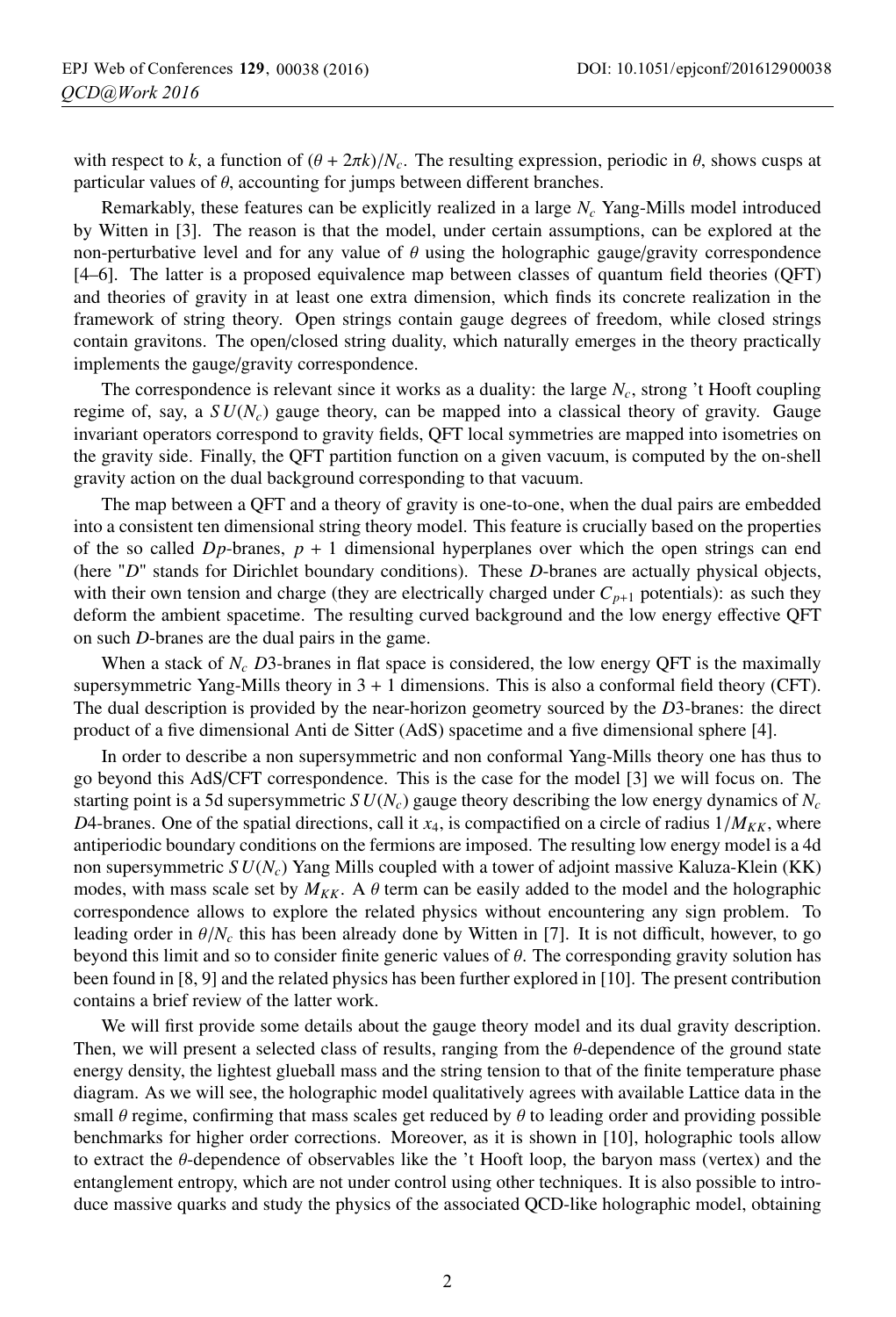interesting results concerning for example the vacuum structure of the theory or the calculation of the neutron electric dipole moment [11].

### **2 The** θ **term in Witten's Holographic Yang Mills**

The gauge/gravity dual pair we want to focus on is described by the following actions. On the gravity side, the relevant one is (in string frame) the following consistent truncation of the 10d type IIA supergravity action

$$
S_{\text{gravity}} = \frac{1}{2k_0^2} \int d^{10}x \sqrt{-g} \left[ e^{-2\phi} \left( \mathcal{R} + 4(\partial \phi)^2 \right) - \frac{1}{2} |F_4|^2 - \frac{1}{2} |F_2|^2 \right]. \tag{2}
$$

Here  $2k_0^2 = (2\pi)^7 l_s^8$  where  $l_s \equiv \sqrt{\alpha'}$  is the string length,  $F_4 = dC_3$  is a four-form which is magnetically sourced by the *N* D4-branes  $F_2 = dC_1$  and  $\phi$  is the dilaton sourced by the  $N_c$  *D*4-branes,  $F_2 = dC_1$ , and  $\phi$  is the dilaton.

The gauge theory action (omitting the contribution of the KK fields) is obtained as the low energy limit of the action for *N<sub>c</sub> D*4-branes wrapping a circle  $S_{x^4}$ 

$$
S_{gauge} = \frac{1}{8\pi g_s l_s M_{KK}} \int d^4x Tr F^2 - \frac{i}{32\pi^2 l_s} \int_{S_{x^4}} C_1 \int d^4x \epsilon^{\mu\nu\rho\sigma} Tr F_{\mu\nu} F_{\rho\sigma} \,. \tag{3}
$$

Comparing this with (1), one gets the following identifications

$$
\lambda = g^2 N_c \equiv 2\lambda_4 \equiv 2g_{YM}^2 N_c = 4\pi g_s N_c l_s M_{KK} , \qquad \theta + 2\pi k = \frac{1}{l_s} \int_{S_{x_4}} C_1 , \qquad (4)
$$

where *k* is an integer (accounting for the fact that the integral of  $C_1$  is gauge invariant only modulo  $2\pi\mathbb{Z}$ ,  $g_s$  is the string coupling and  $\lambda_4$ ,  $g_{YM}$  are introduced to match with a standard notation adopted for Witten's model.

Holography allows to study the gauge theory above by means of a dual classical gravity solution, provided we take the limits  $\lambda_4 \gg 1$  and  $N_c \gg 1$ . Beyond these limits one should add  $\alpha'$  and string loop corrections to the gravity action.

The family (parameterized by the integer *k*) of gravity backgrounds corresponding to the *k*branches of field theory vacua has been found in [8, 9]. The metric reads

$$
ds_{10}^2 = \left(\frac{u}{R}\right)^{3/2} \left[\sqrt{H_0} \, dx_\mu dx^\mu + \frac{f}{\sqrt{H_0}} \, dx_4^2\right] + \left(\frac{R}{u}\right)^{3/2} \sqrt{H_0} \left[\frac{du^2}{f} + u^2 d\Omega_4^2\right],\tag{5}
$$

where

$$
f = 1 - \frac{u_0^3}{u^3}, \qquad H_0 = 1 - \frac{u_0^3}{u^3} \frac{\Theta^2}{1 + \Theta^2}.
$$
 (6)

The background also includes a running dilaton, a one-form and a four-form field strength given by

$$
e^{\phi} = g_s \left(\frac{u}{R}\right)^{3/4} H_0^{3/4}, \qquad C_1 = \frac{\Theta}{g_s} \frac{f}{H_0} dx^4, \qquad F_4 = 3R^3 \omega_4, \tag{7}
$$

with  $R = (\pi g_s N_c)^{1/3} l_s$  and

$$
\Theta \equiv \frac{\lambda_4}{4\pi^2} \left( \frac{\theta + 2k\pi}{N_c} \right). \tag{8}
$$

In the expressions above  $\mu = 0, 1, 2, 3$  are the 1+3 Minkowski directions where the Yang-Mills theory In the expressions above  $\mu = 0, 1, 2, 3$  are the 1+3 Minkowski directions where the Yang-Mills theory is defined,  $d\Omega_4^2$  is the metric of a four-sphere  $S^4$  of unit radius,  $u$  is a radial coordinate  $u \in [u_0, \infty)$ .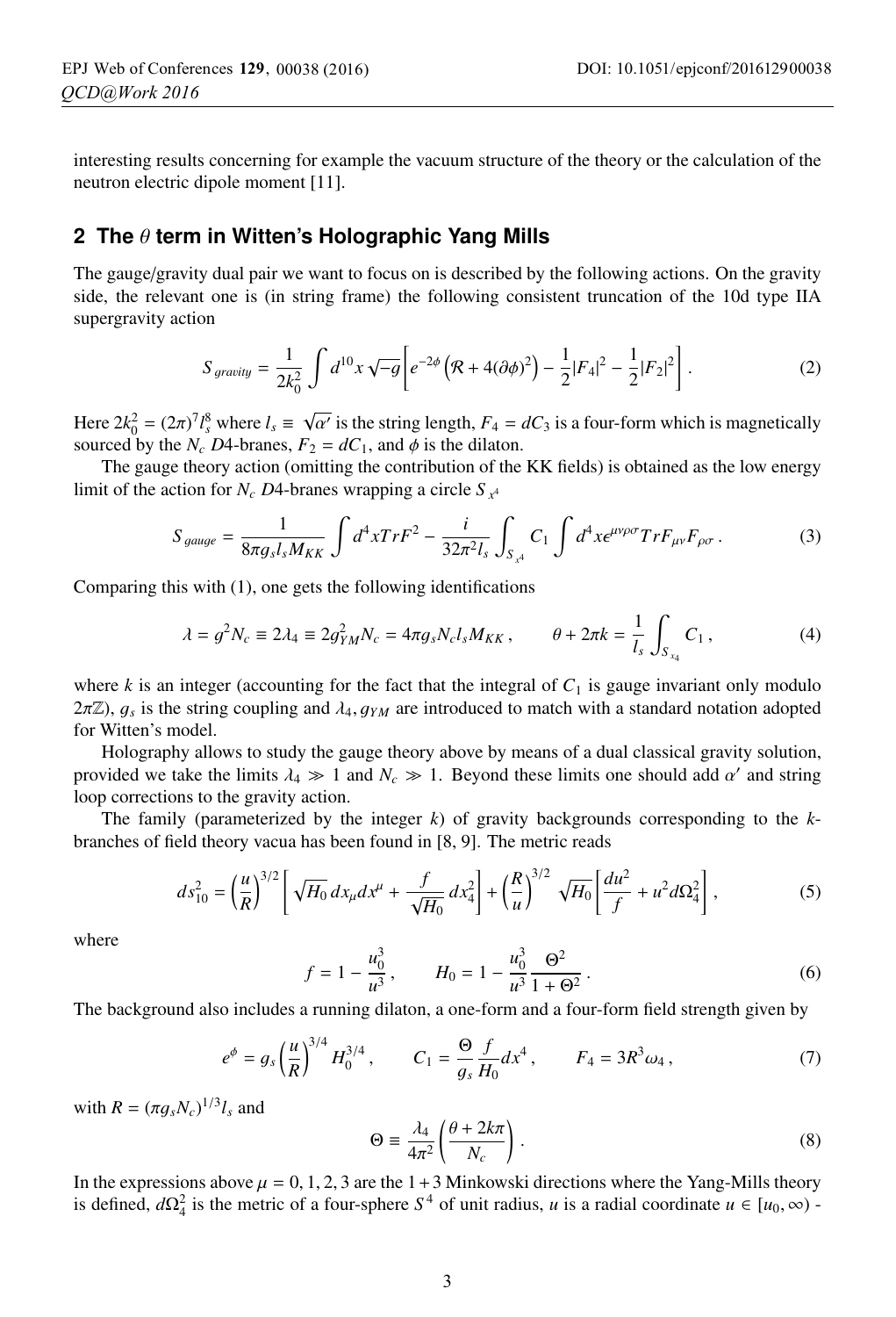holographically mapped to the renormalization group scale of the dual field theory  $-x_4$  is the compact coordinate of length  $2\pi M_{KK}^{-1}$  and *R* is a curvature radius. The isometry group of  $S^4$  corresponds to a global  $SO(5)$  symmetry group in the dual field theory: this acts non-trivially on the Kaluza-Klein a global *S O*(5) symmetry group in the dual field theory; this acts non-trivially on the Kaluza-Klein massive modes signaling that these are not decoupled. Finally  $\omega_4$  is the volume form of the transverse *S*<sup>4</sup>, of volume  $V_{S^4} = 8\pi^2/3$ .

The *S*  $_{x_4}$  circle shrinks to zero size at  $u = u_0$  and absence of conical singularities is guaranteed if

$$
u_0 = \frac{4R^3}{9} M_{KK}^2 \frac{1}{1 + \Theta^2},\tag{9}
$$

which implies that the  $(x_4, u)$  subspace has the topology of a disk.

The above gravity background is regular and in particular, since  $g_{00}(u_0) \neq 0$ , it describes a confin-<br>gauge theory. This will be made explicit in a moment when the string tension of the model will ing gauge theory. This will be made explicit in a moment when the string tension of the model will be computed.

### **2.1 The ground-state energy density**

Holography relates the field theory partition function with the (renormalized) on-shell gravity action on the  $\theta$ -dependent background reviewed above. In particular

$$
Z = e^{-V_4 f(\theta)} \approx e^{-S_{E\text{on-shell}}^{\text{ren}}},
$$
\n(10)

where  $f(\theta)$  is the Yang Mills ground state energy density,  $V_4$  is the (infinite) 4d Euclidean spacetime volume and

$$
S_{E\text{ on-shell}}^{\text{ren}} = S_E + S_{GH} + S_{c.t.} \tag{11}
$$

Here  $S_E$  is the Euclidean version of the action (2). Moreover

$$
S_{GH} = -\frac{1}{k_0^2} \int d^9 x \sqrt{h} e^{-2\phi} K,
$$
\n(12)

is the Gibbons-Hawking term, where *h* is the determinant of the boundary metric and *K* is the trace of the extrinsic curvature of the boundary. Finally, the counter-term action is given by [12]

$$
S_{c.t.}^{bulk} = \frac{1}{k_0^2} \left( \frac{g_s^{1/3}}{R} \right) \int d^9 x \sqrt{h} \frac{5}{2} e^{-7\phi/3} . \tag{13}
$$

Using the holographic map (10) it follows that

$$
f(\theta) = \min_{k} f(\Theta), \quad \text{where} \quad f(\Theta) = -\frac{2N_c^2 \lambda_4}{3^7 \pi^2} \frac{M_{KK}^4}{(1 + \Theta^2)^3} \,. \tag{14}
$$

The ground state energy density (see figure 1) turns out to be a periodic function of  $\theta$ , as expected. To any given interval, of length  $2\pi$ , of possible values of  $\theta$ , it corresponds a value of  $k$ . For example,  $k = 0$  when  $\theta \in (-\pi, \pi)$ . The cusps at  $\theta = \pm \pi$  and odd multiples of these values, signal first order CP-breaking phase transitions. In the small  $\theta$  limit one gets

$$
f(\theta) - f(0) = \frac{1}{2}\chi_g \theta^2 \left[ 1 + \bar{b}_2 \frac{\theta^2}{N_c^2} + \bar{b}_4 \frac{\theta^4}{N_c^4} + O(\theta^6) \right],
$$
 (15)

with the topological susceptibility given by  $\chi_g = \lambda_4^3 M_{KK}^4/(4(3\pi)^6)$  and the expansion coefficients given<br>by  $\bar{h}_s = -\lambda^2/(8\pi^4)$ ,  $\bar{h}_s = 5\lambda^4/(384\pi^8)$ by  $\bar{b}_2 = -\lambda_4^2/(8\pi^4)$ ,  $\bar{b}_4 = 5\lambda_4^4/(384\pi^8)$ .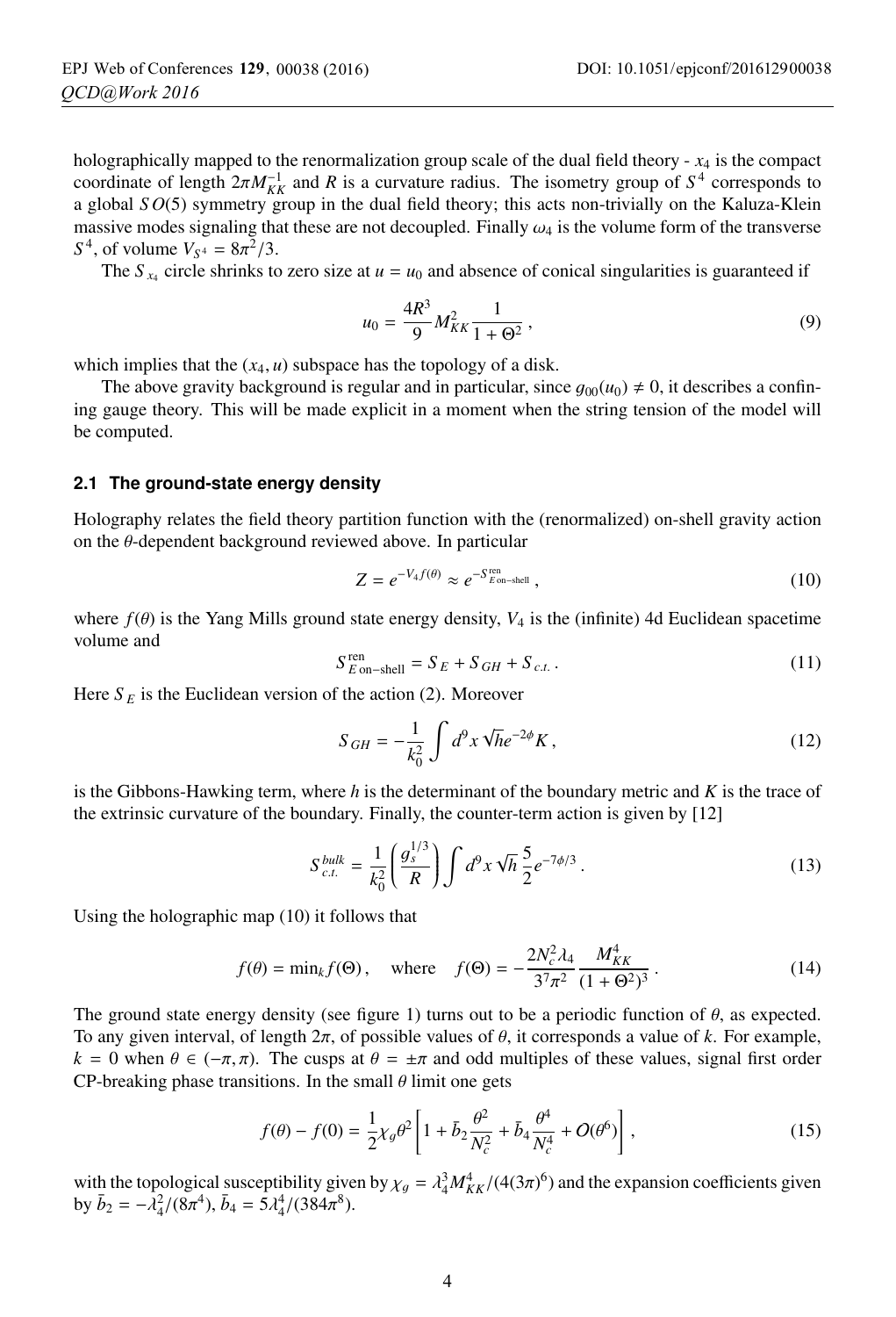

Figure 1. The (normalized) ground state energy density at finite θ. Different colors correspond to different branches of the vacuum energy. The plot has been obtained setting  $\lambda_4/(4\pi^2 N_c) = 0.1$ .

These results can be compared with those obtained for pure Yang-Mills on the Lattice (see [1]), where extrapolating from the  $N_c = 3, 4, 6$  results one gets  $\bar{b}_2 \approx -0.2$ . The sign of this coefficient matches with that obtained in the holographic model.

Large errors do not allow to fix the sign of  $b_4$  on the Lattice: recent results [13, 14] just provide a bound on its absolute value  $|b_4| < 0.001$ . Our results suggest that  $b_4$  should have a positive sign.

#### **2.2 The string tension**

Another standard holographic map [15] relates the VEV of a Wilson loop on a contour C with the (renormalized) Nambu-Goto on-shell action for a fundamental open string whose end-points span that contour

$$
\langle W[C] \rangle \sim e^{-S'_{NG}}.
$$
\n(16)

For a rectangular contour with sides of length *t* along the time direction and length *L* along one spatial direction, the Wilson loop allows to obtain the static quark-antiquark potential *V*(*L*). In the large *L* limit in fact  $\langle W[C] \rangle \approx e^{-tV(L)}$ . Linear confinement of the chromoelectric flux tube implies that  $V(L) = T<sub>s</sub>L$  at large *L* where  $T<sub>s</sub>$  is the string tension.

The holographic computation of the rectangular Wilson loop just requires minimizing the Nambu-Goto action of an open string, localized in the transverse  $S<sup>4</sup>$ , with worldvolume coordinates  $\tau = x^0 \in$ [0, *t*],  $\sigma = x \in [-L/2, L/2]$ , and embedded in such a way that  $u = u(x)$ 

$$
S_{NG} = -\frac{1}{2\pi\alpha'} \int d\tau d\sigma \sqrt{-g_{\tau\tau}g_{\sigma\sigma}} = -\frac{1}{2\pi\alpha'} t \int dx \sqrt{-g_{00}(g_{xx} + g_{uu}u'(x)^2)},\tag{17}
$$

where  $g$  is the (induced) string frame metric. In the large  $L$  limit the string profile which minimize this action is well approximated by a bath-tube-shaped configuration: a string stretching for most of its length at  $u = u_0$ , turning vertically, around the extrema  $x = -L/2$  and  $x = L/2$ , up to a UV cutoff  $u = u_{\Lambda} \rightarrow \infty$  where it is attached to a probe brane. The two vertical parts of the string give divergent contributions to the action when the cutoff is sent to infinity. They are interpreted as due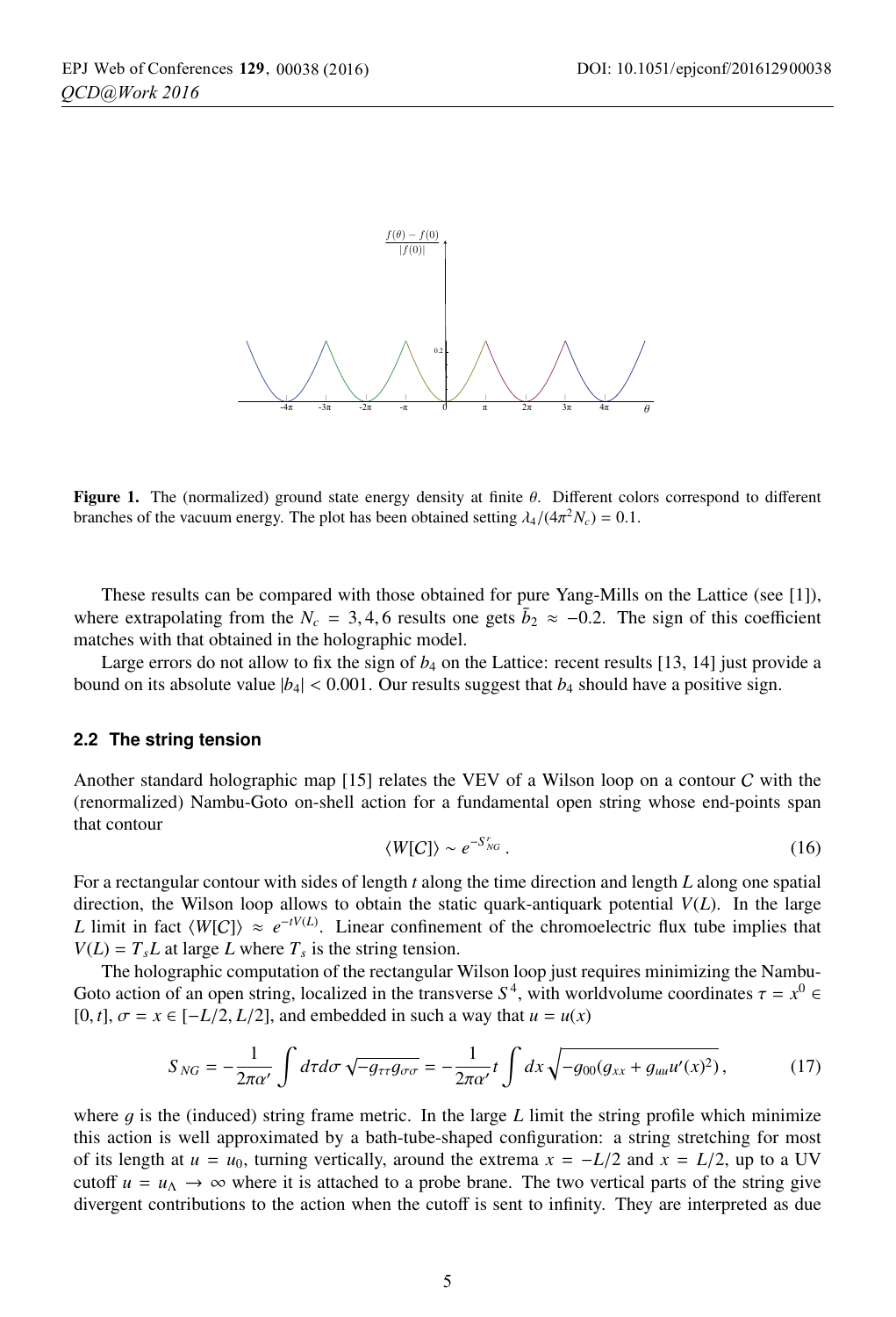to the (infinite) masses of the static quark-antiquark pair and must be subtracted in order to get the renormalized Nambu-Goto action. All in all, in the large *L* limit one gets

$$
S'_{NG} \approx -\frac{1}{2\pi\alpha'} t \sqrt{-g_{00}g_{xx}}|_{u=u_0} L, \qquad (18)
$$

which in turn, on the  $\theta$ -deformed background (5), gives the string tension

$$
T_s = \frac{2\lambda_4}{27\pi} M_{KK}^2 \frac{1}{(1+\Theta^2)^2},\tag{19}
$$

which becomes a periodic function after the minimization over *k* is performed. Around  $\theta \rightarrow 0$ 

$$
T_s = \frac{2\lambda_4}{27\pi} M_{KK}^2 \left( 1 - \frac{\lambda_4^2}{8\pi^4} \frac{\theta^2}{N_c^2} + \frac{3\lambda_4^4}{256\pi^8} \frac{\theta^4}{N_c^4} + O(\theta^6) \right). \tag{20}
$$

Notice that the  $O(\theta^2)$  correction is negative. This, together with the expected scaling with  $\theta/N_c$ , is precisely what has been found on the Lattice in [1]

$$
T_{slat} = T_{slat}(0) \left[ 1 + \bar{s}_2 \frac{\theta^2}{N_c^2} + \dots \right],
$$
\n(21)

where, using the large  $N_c$  extrapolation of the  $N_c = 3, ..., 6$  results one gets  $\bar{s}_2 \approx -0.9$ . The holographic result (20) also predicts that the  $O(\theta^4)$  correction to the string tension in pure Yang-Mills should be positive.

#### **2.3 The scalar glueball mass**

Just as in pure Yang-Mills, Witten's model has a mass gap in the glueball spectrum [3]. Each glueball state corresponds to a mode in the dual string picture. The  $0^{++}$  glueball closely related to that of pure Yang-Mills can be identified with a scalar fluctuation involving the dilaton. The equation of motion for the fluctuation (see [10] for details)

$$
H''(u) + \frac{4u^3 - u_0^3}{u(u^3 - u_0^3)}H'(u) - \frac{M^2 R^3}{u^3 - u_0^3}H(u) = 0,
$$
\n(22)

has to be solved by imposing regularity at  $u = u_0$  and normalizability at  $u \to \infty$ . The possible solution exist only if  $M^2 > 0$  and the spectrum is discrete. From equation (9) it follows that the mass of the  $0^{++}$  glueball is formally given by *M*(Θ) = *M*(Θ = 0)(1 + Θ<sup>2</sup>)<sup>-1/2</sup>. Around θ = 0

$$
M(\theta) = M(\theta = 0) \left( 1 - \frac{\lambda_4^2}{32\pi^4} \frac{\theta^2}{N_c^2} + \frac{3\lambda_4^4}{2048\pi^8} \frac{\theta^4}{N_c^4} + O(\theta^6) \right),
$$
 (23)

where the leading correction in  $\theta^2$  has a negative sign, as in Lattice Yang-Mills [16]. The holographic model predicts that the  $O(\theta^4)$  correction has a positive sign.

### **2.4 Finite temperature:** θ**-dependence of the phase diagram**

Going to finite temperature in Witten's holographic Yang-Mills model, amounts to compactifying the Euclidean time on a circle of length  $\beta = 1/T$ . There are two possible solutions of the gravity equations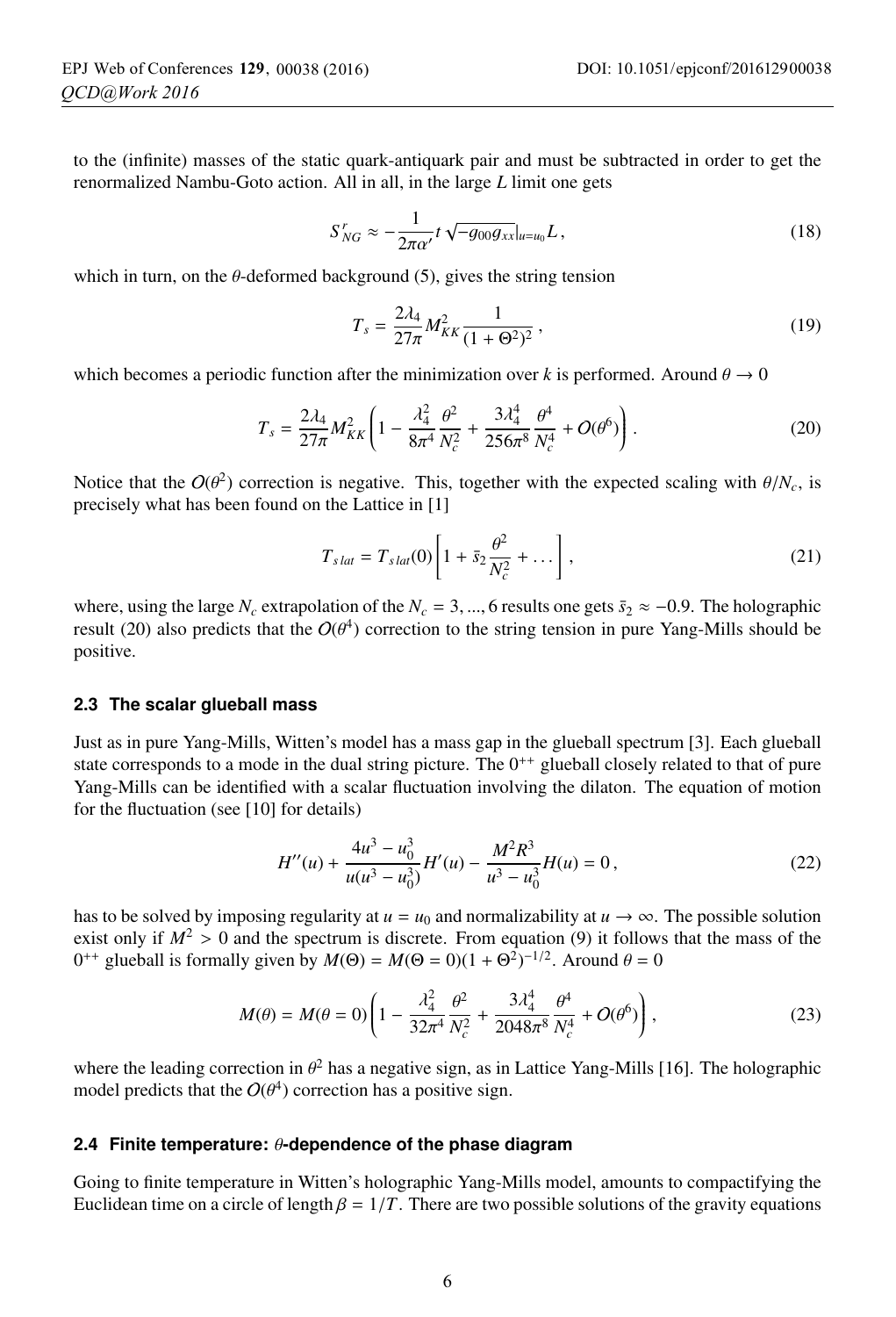of motion for which this condition can be satisfied (see e.g. [17]). A first solution is just the Euclidean continuation (with a compact time circle) of the one presented above. This solution corresponds to the confined phase of the gauge theory. The free energy density in this phase has the same expression as in the  $T = 0$  case (14).

The second solution has a black hole event horizon and corresponds to a deconfined phase. The *S*  $<sup>x</sup>$  circle does not shrink anymore and the equations of motion are solved by  $C_1 = \theta dx^4$  which implies</sup> that  $F_2 = 0$ . As a result the background metric looses any  $\theta$ -dependence

$$
ds^{2} = \left(\frac{u}{R}\right)^{3/2} \left[\tilde{f}(u)dx_{0}^{2} + dx_{a}dx^{a} + dx_{4}^{2}\right] + \left(\frac{u}{R}\right)^{-3/2} \left[\frac{du^{2}}{\tilde{f}(u)} + u^{2}d\Omega_{4}^{2}\right],
$$
  

$$
\tilde{f}(u) = 1 - \frac{u_{T}^{3}}{u^{3}}.
$$
 (24)

The dilaton and the  $F_4$  form do not change w.r.t. the  $T = 0$  solution. In the equation above,  $a = 1, 2, 3$ . Regularity is now guaranteed by the relation  $9\beta^2 u_T = 16\pi^2 R^3$ , where  $u_T$  is the radial position of the horizon.

The gauge theory free energy density (hence minus the pressure) in the deconfined phase is holographically mapped into that of the black hole background and reads

$$
f_{dec} = -p_{dec} = -\frac{1}{6} \frac{256N_c^2 \pi^4 \lambda_4}{729 M_{KK}^2} T^6 \,, \tag{25}
$$

where the scaling with *T* follows from the higher dimensional UV completion of the model. The free energy is independent from  $\theta$  and thus the topological susceptibility is zero in the deconfined phase. This is actually what one expects in the large *Nc* limit of Yang-Mills, where the susceptibility is exponentially suppressed.

Comparing the free energies (or pressures) in the two phases one gets that the dual field theory experiences a first order confinement-deconfinement phase transition at a critical temperature  $T_c$  formally given by

$$
T_c(\Theta) = \frac{M_{KK}}{2\pi} \frac{1}{\sqrt{1 + \Theta^2}},
$$
\n
$$
\text{(26)}
$$
\n
$$
\text{for } T_c(\theta) \text{ as shown in figure 2.}
$$

which corresponds to a periodic function  $T_c(\theta)$  as shown in figure 2.<br>Remarkably the holographic model explicitly realizes the expected

Remarkably the holographic model explicitly realizes the expected but still conjectural (see e.g. [18]) structure of the phase diagram, with triple critical points where the first order deconfinement transition line meets the first order lines related to the CP breaking transitions in the confined phase. One can conjecture that the same cusped structure should appear in pure Yang-Mills at large *Nc*.

Around  $\theta = 0$  we find (at  $O(\theta^2)$ ) the result was already found in [19])

$$
T_c(\theta) = \frac{M_{KK}}{2\pi} \left[ 1 - \frac{\lambda_4^2}{32\pi^4} \frac{\theta^2}{N_c^2} + \frac{3\lambda_4^4}{2048\pi^8} \frac{\theta^4}{N_c^4} + O(\theta^6) \right],
$$
 (27)

where, again, both the quadratic dependence and the sign of the leading  $\theta$ -dependent correction, agree with what has been found (for  $N_c = 3$ ) on the Lattice [18]

$$
T_c(\theta)_{lat} = T_c(0)_{lat} \left[ 1 - R_\theta \theta^2 + O(\theta^4) \right], \quad R_\theta = 0.0175(7).
$$
 (28)

Our model, then, predicts that the  $O(\theta^4)$  correction has a positive coefficient. It would be nice to check this and the previous predictions on the Lattice.

#### Acknowledgments

FB is grateful to the organizers of the Workshop "QCD at Work 2016" for their kind invitation.